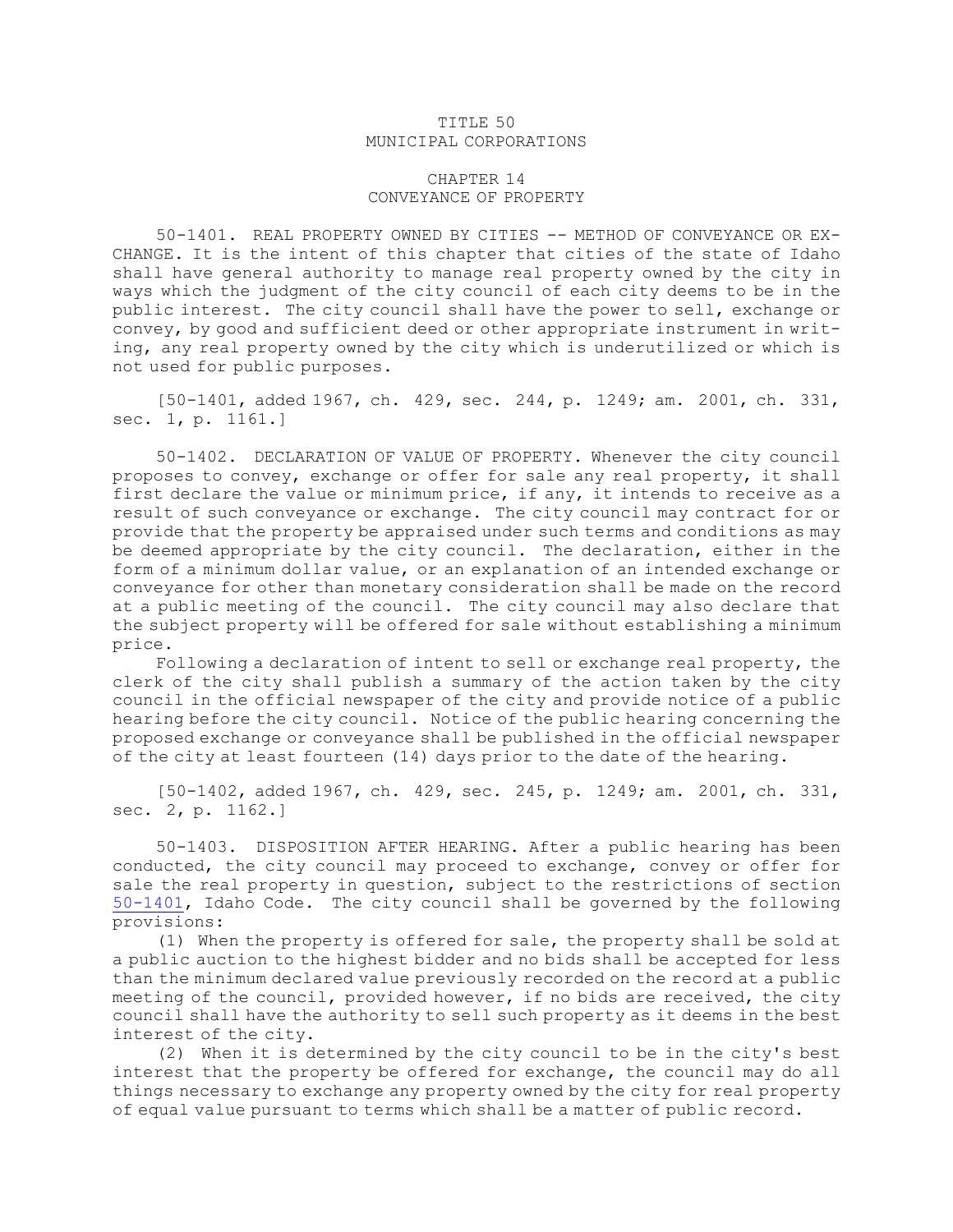(3) When property is purchased, donated or otherwise conveyed to <sup>a</sup> city and the city has previously used federal funding to acquire the property, with funds specifically designated for the purpose of assisting low- to moderate-income families with decent, safe, affordable housing opportunities, the property may be sold, donated or otherwise conveyed directly to <sup>a</sup> low- to moderate-income family, so long as the sale or conveyance is consistent with the applicable federal regulations under which the property was obtained initially. In such instances, the city council shall pass an ordinance stating:

(a) That the property was acquired, in whole, with federal funds;

(b) That the property is to be sold or otherwise conveyed to <sup>a</sup> low- to moderate-income family;

(c) That the sale or conveyance is consistent with all applicable federal, state or local statutes, laws, regulations and policies; and

(d) That the property may be offered for sale, donation or otherwise conveyed immediately upon the passing of the ordinance.

(4) When it is determined by the city council to be in the city's best interest that <sup>a</sup> transfer or conveyance be made, the city council may, by ordinance duly enacted, authorize the transfer or conveyance of any real property owned by such city to any tax supported governmental unit, with or without consideration.

(5) When it is determined by the city council to be in the city's best interest, the city may transfer property to <sup>a</sup> trustee for security purposes, or for purposes of accommodating <sup>a</sup> transaction, or for funding of construction of capital facilities on city owned property.

[50-1403, added 2001, ch. 331, sec. 4, p. 1162.]

50-1404. TERMS OF SALE. Real property may be sold for cash or on contract for <sup>a</sup> period not exceeding ten (10) years, with <sup>a</sup> rate of interest on all deferred payments as determined by the city council. The title to all property sold on contract shall be retained in the name of the city until full payment has been made by the purchaser. Any property sold by the city council under the provisions of this section either for cash or on contract, shall be assessed by the county assessor in the same manner and upon the same basis of valuation as though the purchaser held <sup>a</sup> record title to the property so sold. The city council shall have authority to cancel any contract of sale pursuant to law, and retain all payments paid thereon, if the purchaser shall fail to comply with any of the terms of the contract. The city council may, by agreement with the purchaser, modify or extend any of the terms of any contract of sale, but the total period shall not exceed ten (10) years.

[50-1404, added 2001, ch. 331, sec. 5, p. 1163.]

50-1405. CONVEYANCE -- DISPOSITION OF PROCEEDS. The proceeds received from the sale or exchange of property shall be utilized in <sup>a</sup> manner consistent with provisions of law regarding revenues received by the city.

[50-1405, added 2001, ch. 331, sec. 6, p. 1163.]

50-1406. DISPOSAL OF LAND ACQUIRED BY FORECLOSURE -- EXCESS PRO-CEEDS. Should real property be acquired as the result of <sup>a</sup> foreclosure of any improvement lien, or where <sup>a</sup> deed has been made and executed by the owner to the city in satisfaction of an improvement lien, and thereafter bring more